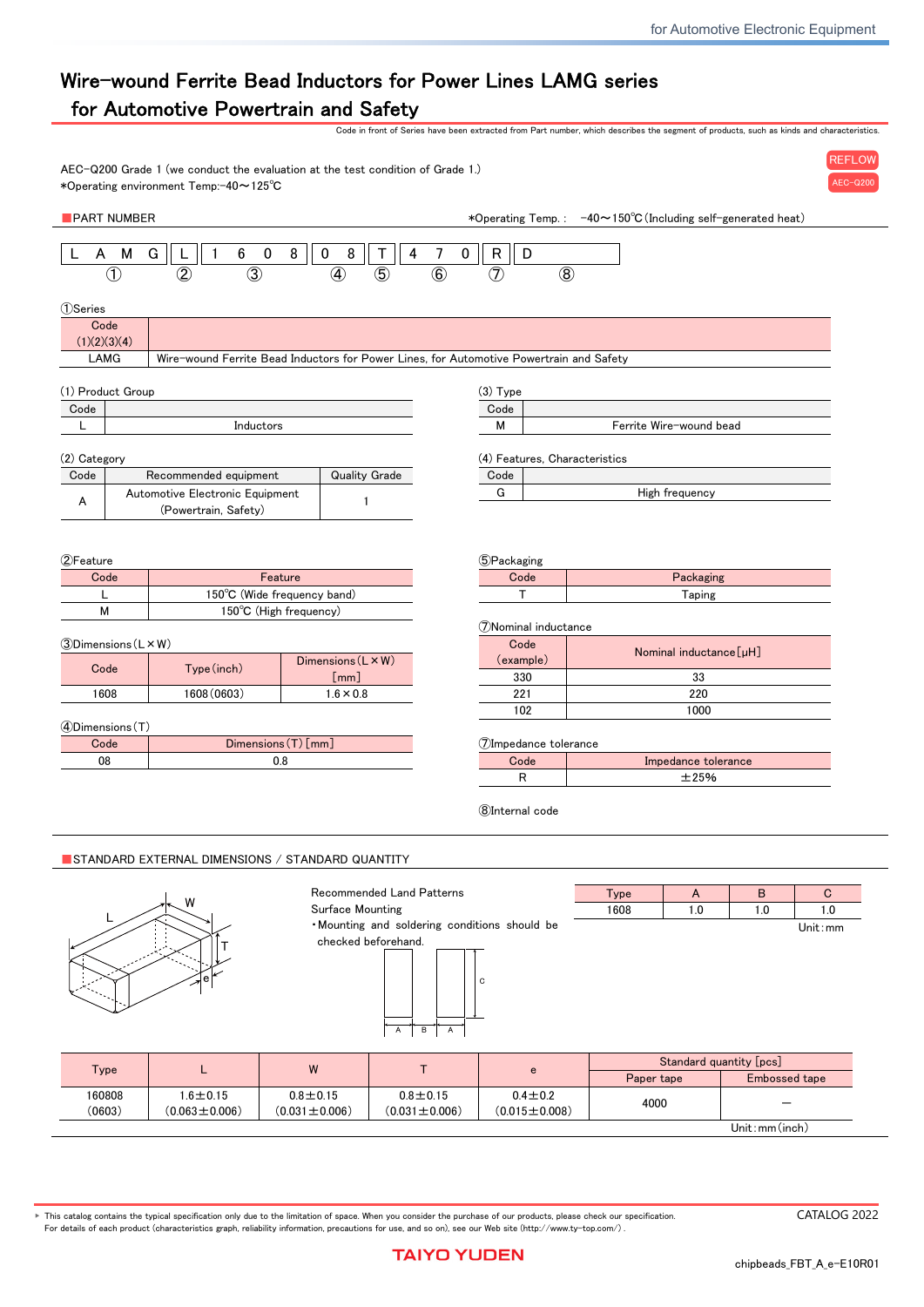#### ■ Limited Application

#### 1. Equipment Intended for Use

The products listed in this catalog are intended for general-purpose and standard use in general electronic equipment for consumer (e.g., AV equipment, OA equipment, home electric appliances, office equipment, information and communication equipment including, without limitation, mobile phone, and PC) and other equipment specified in this catalog or the individual product specification sheets, or the equipment approved separately by TAIYO YUDEN.

TAIYO YUDEN has the product series intended for use in the following equipment. Therefore, when using our products for these equipment, please check available applications specified in this catalog or the individual product specification sheets and use the corresponding products.

|             | <b>Product Series</b>                                                        |   |                             |  |
|-------------|------------------------------------------------------------------------------|---|-----------------------------|--|
| Application | Category<br>Equipment <sup>*1</sup><br>(Part Number Code <sup>*2</sup> )     |   | Quality Grade <sup>*3</sup> |  |
| Automotive  | Automotive Electronic Equipment<br>(POWERTRAIN, SAFETY)                      | A |                             |  |
|             | Automotive Electronic Equipment<br>(BODY & CHASSIS, INFOTAINMENT)            | C | 2                           |  |
| Industrial  | Telecommunications Infrastructure and<br><b>Industrial Equipment</b>         | B | 2                           |  |
| Medical     | Medical Devices classified as GHTF Class C<br>(Japan Class III)              | M | 2                           |  |
|             | Medical Devices classified as GHTF Classes A or B<br>(Japan Classes I or II) |   | 3                           |  |
| Consumer    | General Electronic Equipment                                                 | S | 3                           |  |

\*Notes: 1. Based on the general specifications required for electronic components for such equipment, which are recognized by TAIYO YUDEN,<br>the use of each product series for the equipment is recommended. Please be sure to

please check the explanatory materials regarding the part numbering system of each of our products.<br>3. Each product series is assigned a "Quality Grade" from 1 to 3 in order of higher quality. Please do not incorporate a p

equipment with a higher Quality Grade than the Quality Grade of such product without the prior written consent of TAIYO YUDEN.

#### 2. Equipment Requiring Inquiry

Please be sure to contact TAIYO YUDEN for further information before using the products listed in this catalog for the following equipment (excluding intended equipment as specified in this catalog or the individual product specification sheets) which may cause loss of human life, bodily injury, serious property damage and/or serious public impact due to a failure or defect of the products and/or malfunction attributed thereto.

(1) Transportation equipment (automotive powertrain control system, train control system, and ship control system, etc.)

(2) Traffic signal equipment

- (3) Disaster prevention equipment, crime prevention equipment
- (4) Medical devices classified as GHTF Class C (Japan Class III)
- (5) Highly public information network equipment, data-processing equipment (telephone exchange, and base station, etc.)

(6) Any other equipment requiring high levels of quality and/or reliability equal to the equipment listed above

#### 3. Equipment Prohibited for Use

Please do not incorporate our products into the following equipment requiring extremely high levels of safety and/or reliability. (1) Aerospace equipment (artificial satellite, rocket, etc.)

(2) Aviation equipment \*1

(3) Medical devices classified as GHTF Class D (Japan Class IV), implantable medical devices  $*2$ 

- (4) Power generation control equipment (nuclear power, hydroelectric power, thermal power plant control system, etc.)
- (5) Undersea equipment (submarine repeating equipment, etc.)
- (6) Military equipment

(7) Any other equipment requiring extremely high levels of safety and/or reliability equal to the equipment listed above

- \*Notes: 1. There is a possibility that our products can be used only for aviation equipment that does not directly affect the safe operation of aircraft (e.g., in-flight entertainment, cabin light, electric seat, cooking e
	- <sup>2</sup>. Implantable medical devices contain not only internal unit which is implanted in a body, but also external unit which is connected to the internal unit.

#### 4. Limitation of Liability

Please note that unless you obtain prior written consent of TAIYO YUDEN, TAIYO YUDEN shall not be in any way responsible for any damages incurred by you or third parties arising from use of the products listed in this catalog for any equipment that is not intended for use by TAIYO YUDEN, or any equipment requiring inquiry to TAIYO YUDEN or prohibited for use by TAIYO YUDEN as described above.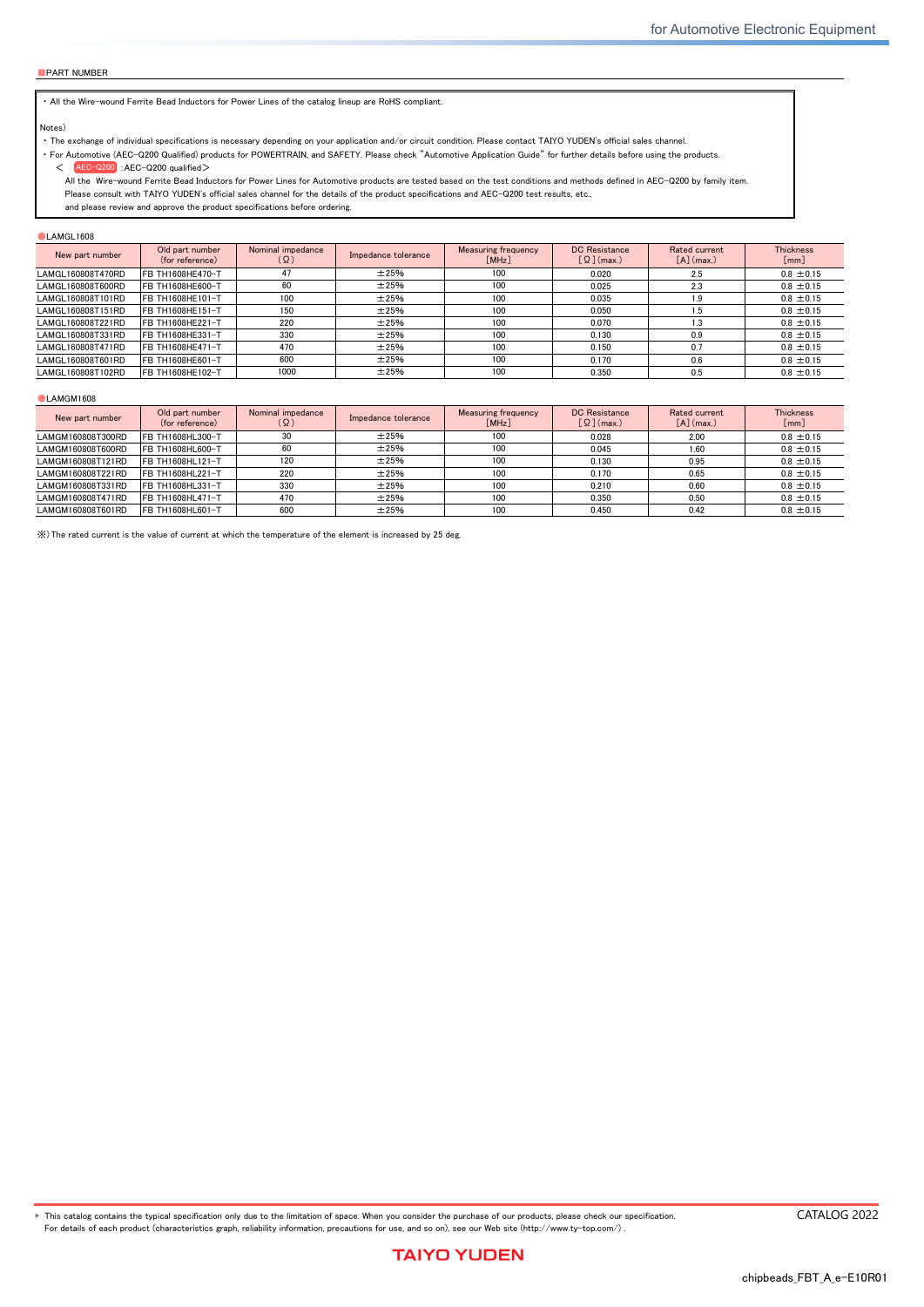# Automotive Application Guide

we classify automotive electronic equipment into the following four application categories ar<br>usable application categories for each of our products. Therefore, we have the corresponding We classify automotive electronic equipment into the following four application categories and set product series (the part number code of 2nd digit from the left side is "A" or "C"). When using our products for automotive electronic equipment, please be sure to check such application categories and use the corresponding product series accordingly. Should you have any questions on this matter, please contact us.

**for High Quality Equipment**

| <b>Product Series</b><br>(Part Number Code of 2nd digit<br>from the Left Side) | Category                  | Automotive Electronic Equipment (Typical Example)                                                                                                                                                                                                                                      |
|--------------------------------------------------------------------------------|---------------------------|----------------------------------------------------------------------------------------------------------------------------------------------------------------------------------------------------------------------------------------------------------------------------------------|
| A                                                                              | <b>POWERTRAIN</b>         | · Engine ECU (Electronically Controlled Fuel Injector)<br>• Cruise Control Unit<br>· 4WS (4 Wheel Steering)<br>• Transmission<br>• Power Steering<br>• HEV/PHV/EV Core Control (Battery, Inverter, DC-DC)<br>• Automotive Locator (Car location information providing device),<br>etc. |
|                                                                                | <b>SAFETY</b>             | • ABS (Anti-Lock Brake System)<br>• ESC (Electronic Stability Control)<br>• Airbag<br>• ADAS (Equipment that directly controls running, turning and<br>stopping), etc.                                                                                                                 |
|                                                                                | <b>BODY &amp; CHASSIS</b> | • Wiper<br>• Automatic Door<br>• Power Window<br>• Keyless Entry System<br>· Electric Door Mirror<br>• Automobile Digital Mirror<br>· Interior Lighting<br>• Automobile Air Conditioning System<br>• TPMS (Tire Pressure Monitoring System)<br>· Anti-Theft Device (Immobilizer), etc. |
|                                                                                | <b>INFOTAINMENT</b>       | • Car Infotainment System<br>• ITS/Telematics System<br>· Instrument Cluster<br>• ADAS (Sensor, Equipment that is not interlocked with safety<br>equipment or powertrain)<br>Dashcam (genuine products for automotive manufacturer), etc.                                              |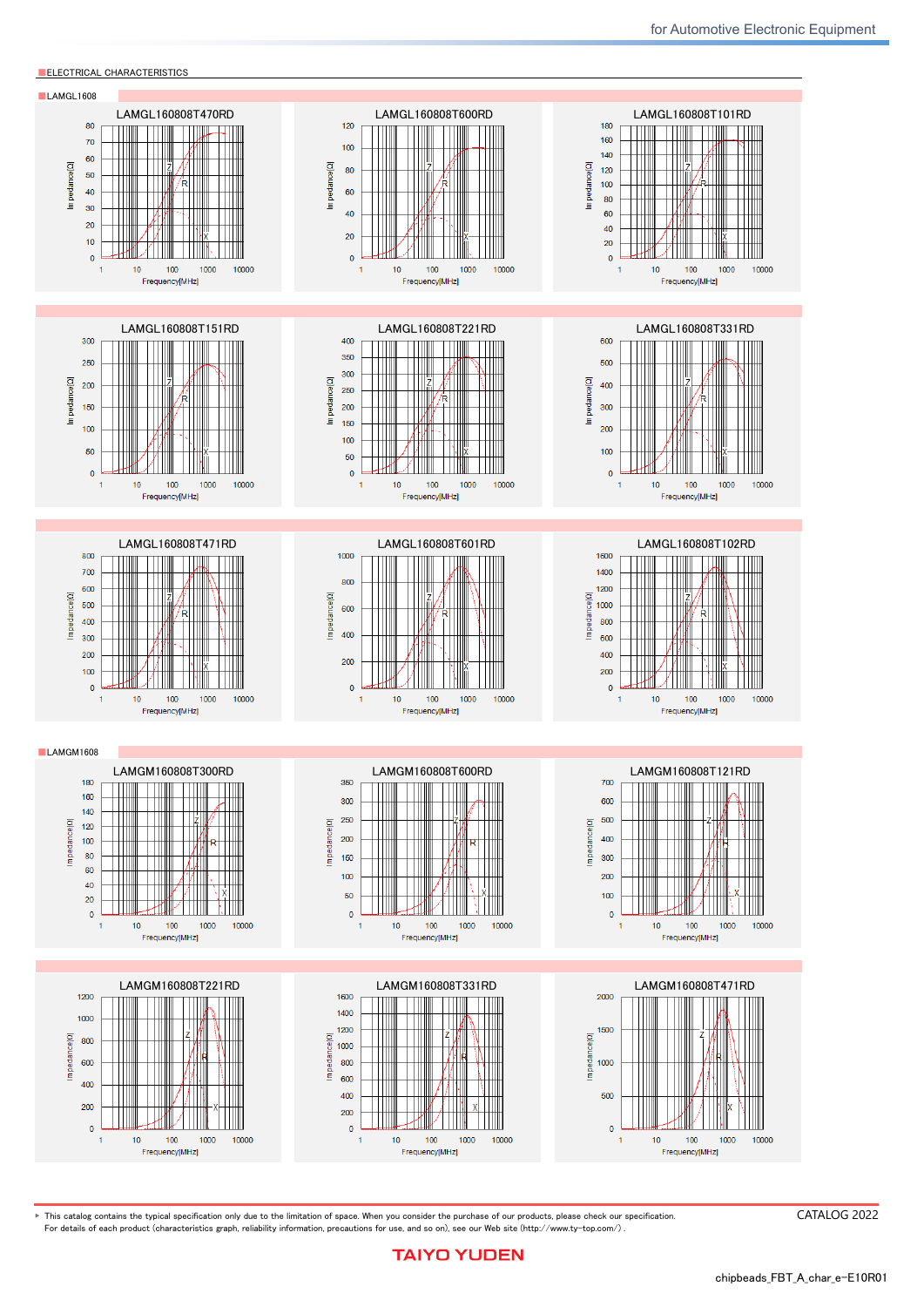# Wire-wound Ferrite Bead Inductors for Power Lines LAMG series

for Automotive Powertrain and Safety<br>Code in front of Series have been extracted from Part number, which describes the segment of products, such as kinds and characteristics. AEC-Q200 Grade 1 (we conduct the evaluation at the test condition of Grade 1.) \*Operating environment Temp:-40~125℃ ■PART NUMBER **■**PART NUMBER **\*Operating Temp. : -40~150°C (Including self-generated heat)** L A M G|| L|| 1 6 0 8|| 0 8|| T|| 4 7 0|| R|| D ① ② ③ ④ ⑤ ⑥ ⑦ ⑧ ①Series Code  $(1)(2)(3)(4)$ LAMG Wire-wound Ferrite Bead Inductors for Power Lines, for Automotive Powertrain and Safety (1) Product Group Code L **Inductors** (2) Category Code Recommended equipment Quality Grade Automotive Electronic Equipment ouve Electronic Equipment<br>(Powertrain, Safety) 1 (3) Type Code M Ferrite Wire-wound bead (4) Features, Characteristics Code G High frequency ②Features Code | Feature L 150℃ (Wide frequency band) M 150<sup>°</sup>C (High frequency) ③Dimensions(L×W) Code  $Type(inch)$  Dimensions  $(L \times W)$ [mm] 1608 1608(0603) 1.6×0.8 ④Dimensions(T) Code Dimensions(T)[mm] 08 0.8 ⑤Packaging Code | Packaging T Taping ⑦Nominal inductance Code (example) Nominal inductance[µH] 330 33 221 220 102 1000 ⑦Impedance tolerance Code | Impedance tolerance R  $\pm 25\%$ ⑧Internal code ■STANDARD EXTERNAL DIMENSIONS / STANDARD QUANTITY Recommended Land Patterns  $Type$   $A$   $B$   $C$ **REFLOW** AEC-Q200 W



| Type             |                                      |                                     |                                     |                                      | Standard quantity [pcs] |                           |
|------------------|--------------------------------------|-------------------------------------|-------------------------------------|--------------------------------------|-------------------------|---------------------------|
|                  |                                      |                                     |                                     | e                                    | Paper tape              | <b>Embossed tape</b>      |
| 160808<br>(0603) | $.6 \pm 0.15$<br>$(0.063 \pm 0.006)$ | $0.8 + 0.15$<br>$(0.031 \pm 0.006)$ | $0.8 + 0.15$<br>$(0.031 \pm 0.006)$ | $0.4 \pm 0.2$<br>$(0.015 \pm 0.008)$ | 4000                    |                           |
|                  |                                      |                                     |                                     |                                      |                         | $Unit : \text{mm}$ (inch) |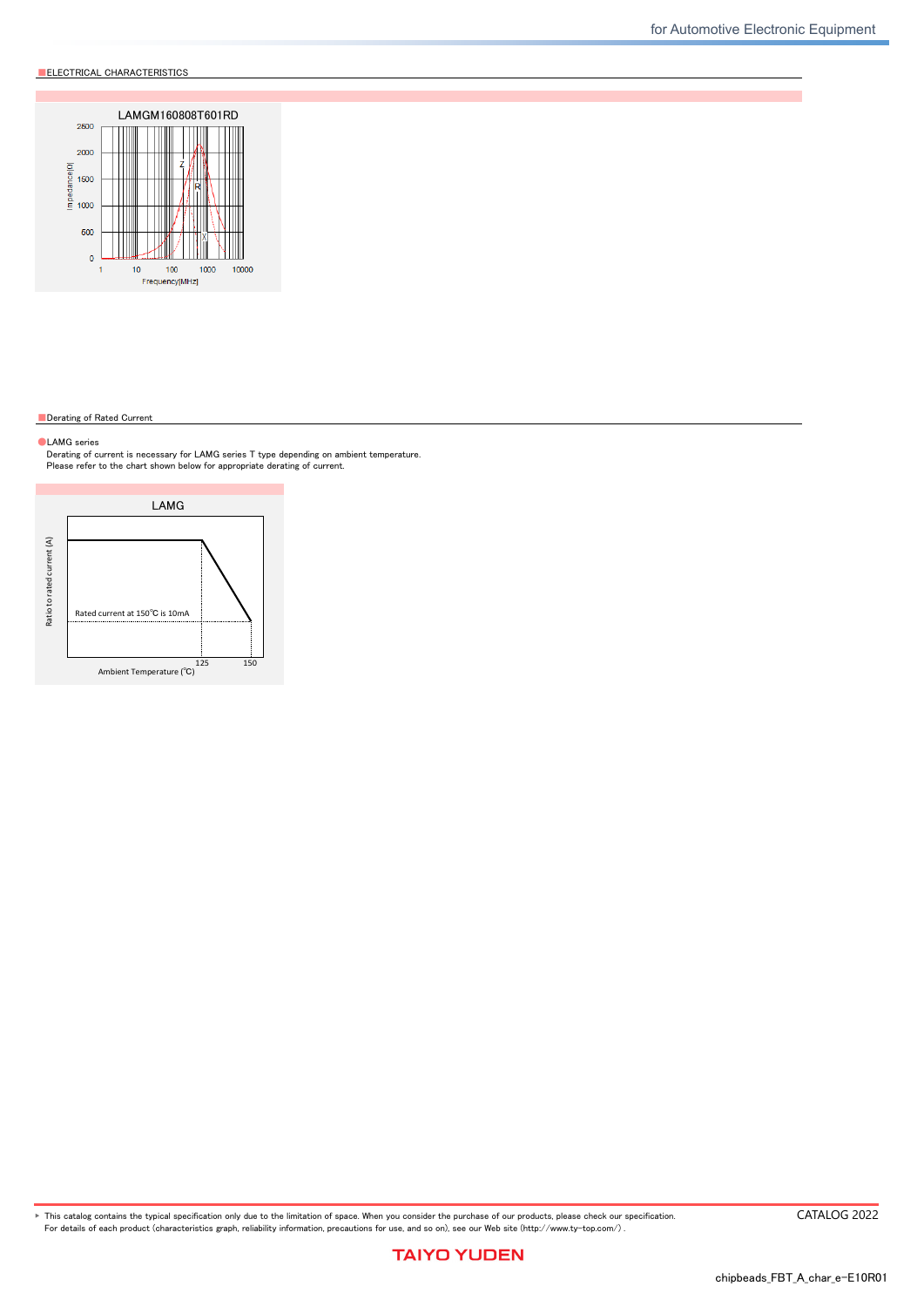#### ■PART NUMBER

・ All the Wire-wound Ferrite Bead Inductors for Power Lines of the catalog lineup are RoHS compliant.

#### Notes)

・ The exchange of individual specifications is necessary depending on your application and/or circuit condition. Please contact TAIYO YUDEN's official sales channel.

 ・ For Automotive (AEC-Q200 Qualified) products for POWERTRAIN, and SAFETY. Please check "Automotive Application Guide" for further details before using the products.  $\lt$  AEC-Q200 : AEC-Q200 qualified  $>$ 

 All the Wire-wound Ferrite Bead Inductors for Power Lines for Automotive products are tested based on the test conditions and methods defined in AEC-Q200 by family item. Please consult with TAIYO YUDEN's official sales channel for the details of the product specifications and AEC-Q200 test results, etc.,

and please review and approve the product specifications before ordering.

●LAMGL1608

| New part number   | Old part number<br>(for reference) | Nominal impedance<br>(Ω) | Impedance tolerance | Measuring frequency<br>[MHz] | <b>DC</b> Resistance<br>$\lbrack \Omega \rbrack$ (max.) | Rated current<br>[A](max.) | <b>Thickness</b><br>[mm] |
|-------------------|------------------------------------|--------------------------|---------------------|------------------------------|---------------------------------------------------------|----------------------------|--------------------------|
| LAMGL160808T470RD | FB TH1608HE470-T                   | 47                       | ±25%                | 100                          | 0.020                                                   | 2.5                        | $0.8 \pm 0.15$           |
| LAMGL160808T600RD | FB TH1608HE600-T                   | 60                       | ±25%                | 100                          | 0.025                                                   | 2.3                        | $0.8 \pm 0.15$           |
| LAMGL160808T101RD | FB TH1608HE101-T                   | 100                      | ±25%                | 100                          | 0.035                                                   | 1.9                        | $0.8 \pm 0.15$           |
| LAMGL160808T151RD | FB TH1608HE151-T                   | 150                      | ±25%                | 100                          | 0.050                                                   | 1.5                        | $0.8 \pm 0.15$           |
| LAMGL160808T221RD | FB TH1608HE221-T                   | 220                      | ±25%                | 100                          | 0.070                                                   | 1.3                        | $0.8 \pm 0.15$           |
| LAMGL160808T331RD | FB TH1608HE331-T                   | 330                      | ±25%                | 100                          | 0.130                                                   | 0.9                        | $0.8 \pm 0.15$           |
| LAMGL160808T471RD | FB TH1608HE471-T                   | 470                      | ±25%                | 100                          | 0.150                                                   | 0.7                        | $0.8 \pm 0.15$           |
| LAMGL160808T601RD | FB TH1608HE601-T                   | 600                      | ±25%                | 100                          | 0.170                                                   | 0.6                        | $0.8 \pm 0.15$           |
| LAMGL160808T102RD | FB TH1608HE102-T                   | 1000                     | ±25%                | 100                          | 0.350                                                   | 0.5                        | $0.8 \pm 0.15$           |

#### $\bigcirc$ LAMGM1608

| New part number   | Old part number<br>(for reference) | Nominal impedance<br>( Ω ) | Impedance tolerance | Measuring frequency<br>[MHz] | <b>DC</b> Resistance<br>$\left[\Omega\right]$ (max.) | Rated current<br>$\lceil A \rceil$ (max.) | <b>Thickness</b><br>[mm] |
|-------------------|------------------------------------|----------------------------|---------------------|------------------------------|------------------------------------------------------|-------------------------------------------|--------------------------|
| LAMGM160808T300RD | FB TH1608HL300-T                   | 30                         | ±25%                | 100                          | 0.028                                                | 2.00                                      | $0.8 \pm 0.15$           |
| LAMGM160808T600RD | FB TH1608HL600-T                   | 60                         | ±25%                | 100                          | 0.045                                                | 1.60                                      | $0.8 \pm 0.15$           |
| LAMGM160808T121RD | FB TH1608HL121-T                   | 120                        | ±25%                | 100                          | 0.130                                                | 0.95                                      | $0.8 \pm 0.15$           |
| LAMGM160808T221RD | FB TH1608HL221-T                   | 220                        | ±25%                | 100                          | 0.170                                                | 0.65                                      | $0.8 \pm 0.15$           |
| LAMGM160808T331RD | FB TH1608HL331-T                   | 330                        | ±25%                | 100                          | 0.210                                                | 0.60                                      | $0.8 \pm 0.15$           |
| LAMGM160808T471RD | FB TH1608HL471-T                   | 470                        | ±25%                | 100                          | 0.350                                                | 0.50                                      | $0.8 \pm 0.15$           |
| LAMGM160808T601RD | FB TH1608HL601-T                   | 600                        | ±25%                | 100                          | 0.450                                                | 0.42                                      | $0.8 \pm 0.15$           |

※)The rated current is the value of current at which the temperature of the element is increased by 25 deg.